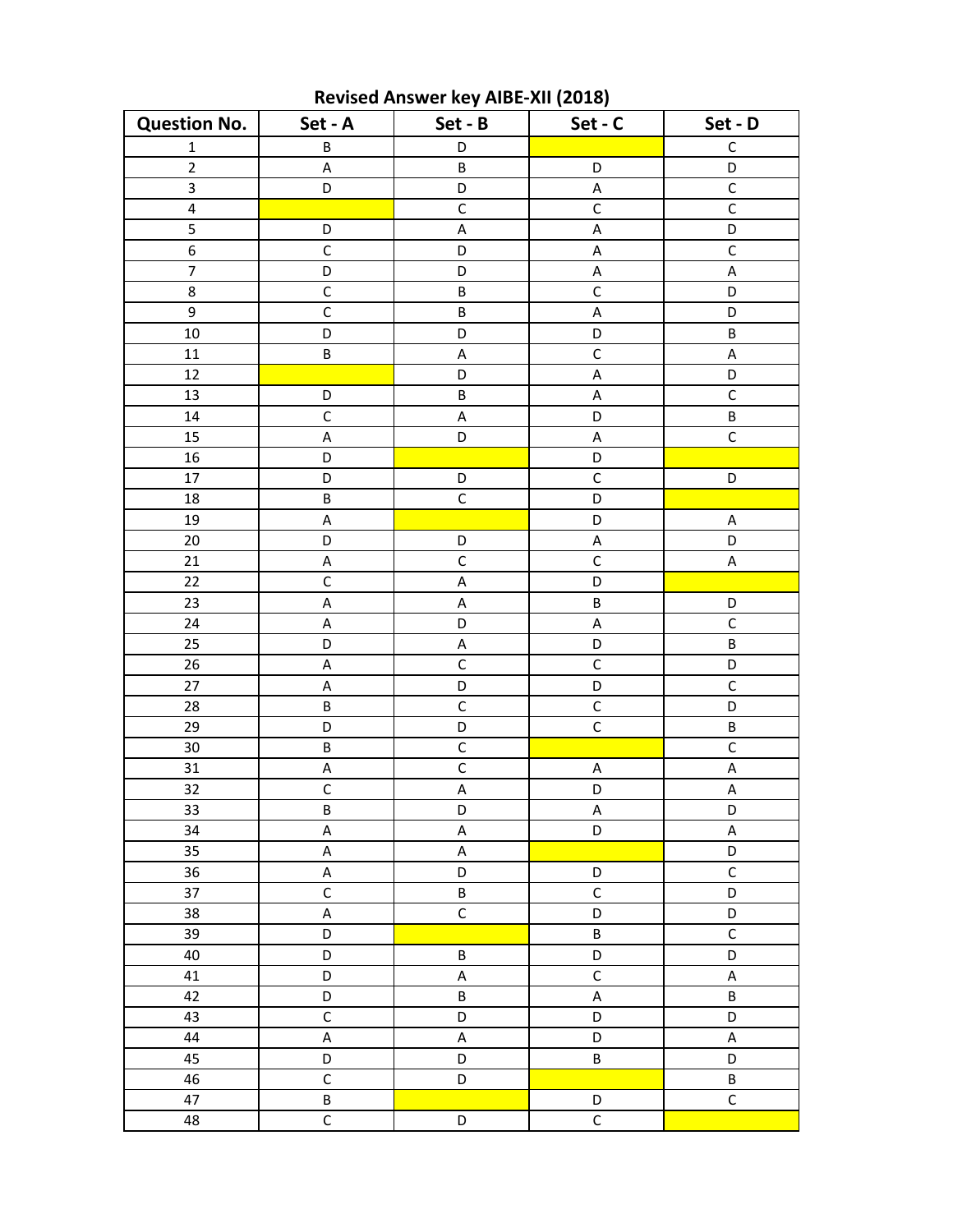| <b>Question No.</b> | Set - A                   | Set - B        | Set - C                   | Set - D        |
|---------------------|---------------------------|----------------|---------------------------|----------------|
| 49                  |                           | $\mathsf C$    | $\sf B$                   | $\sf B$        |
| 50                  | $\sf B$                   | B              | A                         | $\sf A$        |
| 51                  | A                         | D              | B                         | $\mathsf C$    |
| 52                  | B                         | $\sf A$        | D                         | $\overline{C}$ |
| 53                  | D                         | $\mathsf C$    | $\mathsf C$               | $\mathsf C$    |
| 54                  | A                         | D              | D                         | $\sf A$        |
| 55                  | D                         | A              | A                         | D              |
| 56                  | $\mathsf C$               | D              | D                         | D              |
| 57                  | $\mathsf C$               | A              | $\mathsf{C}$              | D              |
| 58                  | $\boldsymbol{\mathsf{A}}$ | B              | $\sf B$                   | $\overline{C}$ |
| 59                  | $\overline{C}$            | D              | D                         | D              |
| 60                  | D                         | $\sf A$        | A                         | $\sf A$        |
| 61                  |                           | A              | D                         | D              |
| 62                  | D                         | A              | $\mathsf{C}$              | D              |
| 63                  | $\mathsf C$               | $\overline{C}$ | D                         |                |
| 64                  | D                         | A              | D                         | D              |
| 65                  | $\mathsf C$               | $\mathsf C$    | B                         | $\mathsf C$    |
| 66                  | D                         |                | $\sf A$                   | $\overline{C}$ |
| 67                  | D                         | D              | $\mathsf C$               | D              |
| 68                  | $\sf B$                   | $\mathsf C$    | $\sf B$                   | D              |
| 69                  | $\mathsf C$               | $\sf B$        | $\mathsf{C}$              | B              |
| 70                  | $\mathsf C$               | $\mathsf C$    | $\mathsf{C}$              | D              |
| $71\,$              | $\mathsf C$               | D              | $\overline{C}$            | $\sf A$        |
| 72                  | $\mathsf C$               | D              | $\boldsymbol{\mathsf{A}}$ | D              |
| 73                  | A                         | $\sf B$        | D                         | A              |
| 74                  | B                         | А              | A                         | A              |
| 75                  | D                         | $\overline{C}$ | D                         | $\sf A$        |
| 76                  | A                         | $\sf B$        | B                         | $\mathsf C$    |
| $77$                | $\mathsf C$               | $\mathsf C$    | $\overline{C}$            | B              |
| 78                  | D                         | $\mathsf C$    |                           | D              |
| 79                  | A                         | $\sf A$        | B                         | $\sf A$        |
| 80                  | D                         | $\mathsf C$    | A                         | D              |
| 81                  | A                         | B              | $\mathsf{C}$              | B              |
| 82                  | $\mathsf{C}$              | $\mathsf C$    | $\overline{C}$            | D              |
| 83                  |                           | $\sf A$        | A                         | $\sf A$        |
| 84                  | D                         | D              | $\overline{C}$            | $\overline{C}$ |
| 85                  | $\mathsf C$               | $\mathsf C$    | B                         | $\sf A$        |
| 86                  | B                         | A              | D                         | $\mathsf C$    |
| 87                  | $\mathsf C$               | $\mathsf C$    | A                         | $\sf A$        |
| 88                  | D                         | D              | D                         | $\mathsf C$    |
| 89                  | D                         | D              | D                         | D              |
| $90\,$              | B                         | $\mathsf C$    | D                         | $\mathsf C$    |
| 91                  | D                         | D              | D                         | $\mathsf C$    |
| 92                  | $\sf A$                   | D              | $\overline{C}$            | $\sf A$        |
| 93                  | D                         | $\mathsf C$    | B                         | $\mathsf{C}$   |
| 94                  | $\sf A$                   | $\overline{C}$ | $\mathsf C$               | B              |
| 95                  | $\mathsf C$               | $\mathsf C$    | D                         | $\sf A$        |
| 96                  | D                         | $\sf A$        | $\mathsf C$               | $\mathsf C$    |

Revised Answer key AIBE-XII (2018)